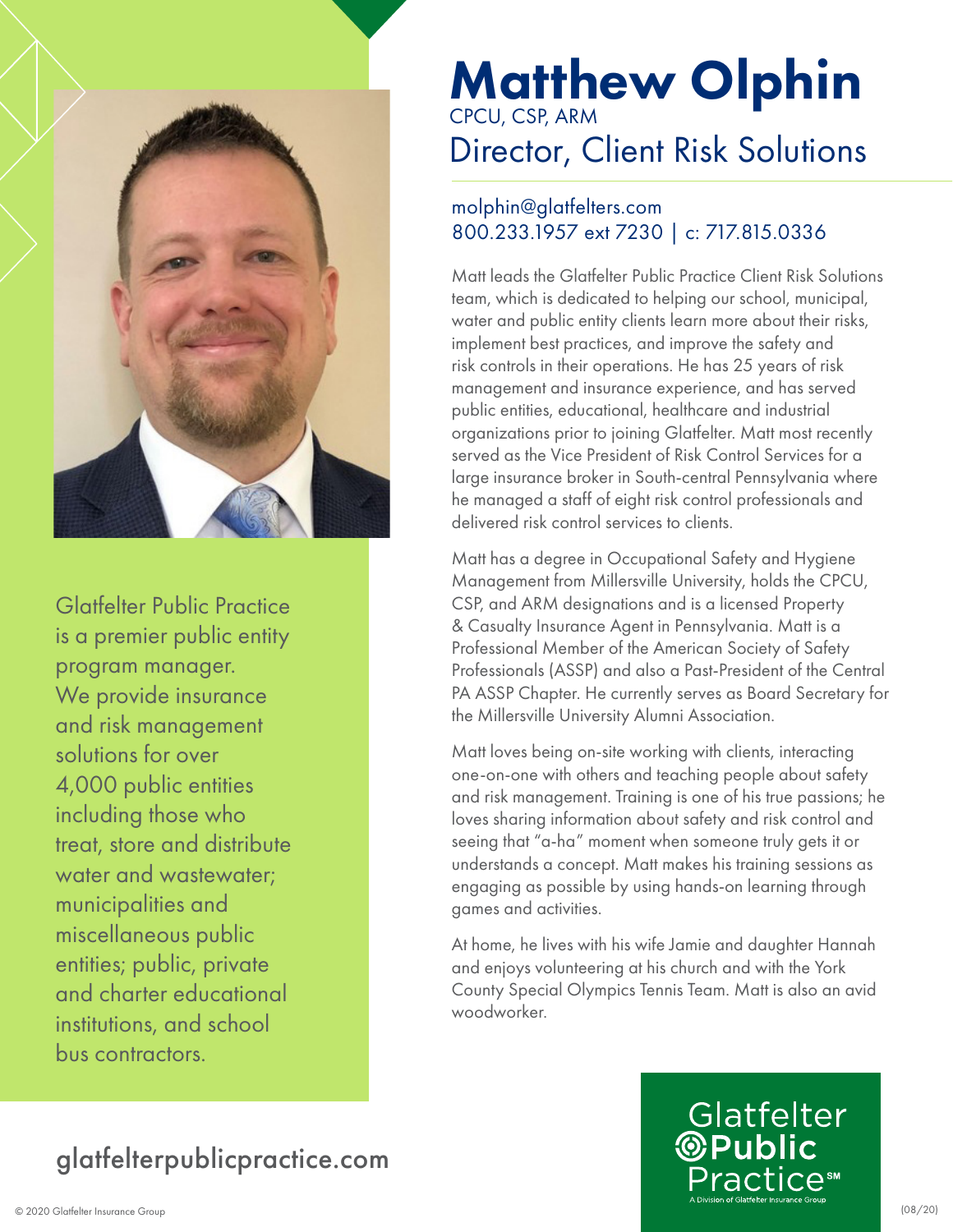

Glatfelter Public Practice is a premier public entity program manager. We provide insurance and risk management solutions for over 4,000 public entities including those who treat, store and distribute water and wastewater; municipalities and miscellaneous public entities; public, private and charter educational institutions, and school bus contractors.

# Terry Barlow Public Entity Risk Specialist,

Client Risk Solutions

### tbarlow@glatfelters.com 800.233.1957 ext 7229 | c: 732.403.4154

Terry is an associate with the Glatfelter Public Practice Client Risk Solutions team, which is dedicated to helping our school, municipal, water and public entity clients learn more about their risks, implement best practices, and improve the safety and risk controls in their operations. He has 33 years of risk management, regulatory compliance and insurance experience, and has helped public entities, educational institutions, healthcare organizations and contract manufacturing operations. Terry has been with Glatfelter for over two years and, prior to that, served as an associate in a large public school insurance pool.

He was educated at Rutgers University and Bloomfield College in NJ. Terry holds several safety and risk management certifications and is a member of the National Safety Council.

Terry enjoys public speaking and educating clients about safety and risk management and takes great pride in working directly with clients to enhance their risk management programs. One of his particular areas of expertise is centered on evaluating and streamlining operations without compromising quality of service.

Terry is married to his lovely wife Ellen and they are the proud parents of two children, Sarah and Tom.

## glatfelterpublicpractice.com

# Glatfelter **<sup>@Public</sup>**